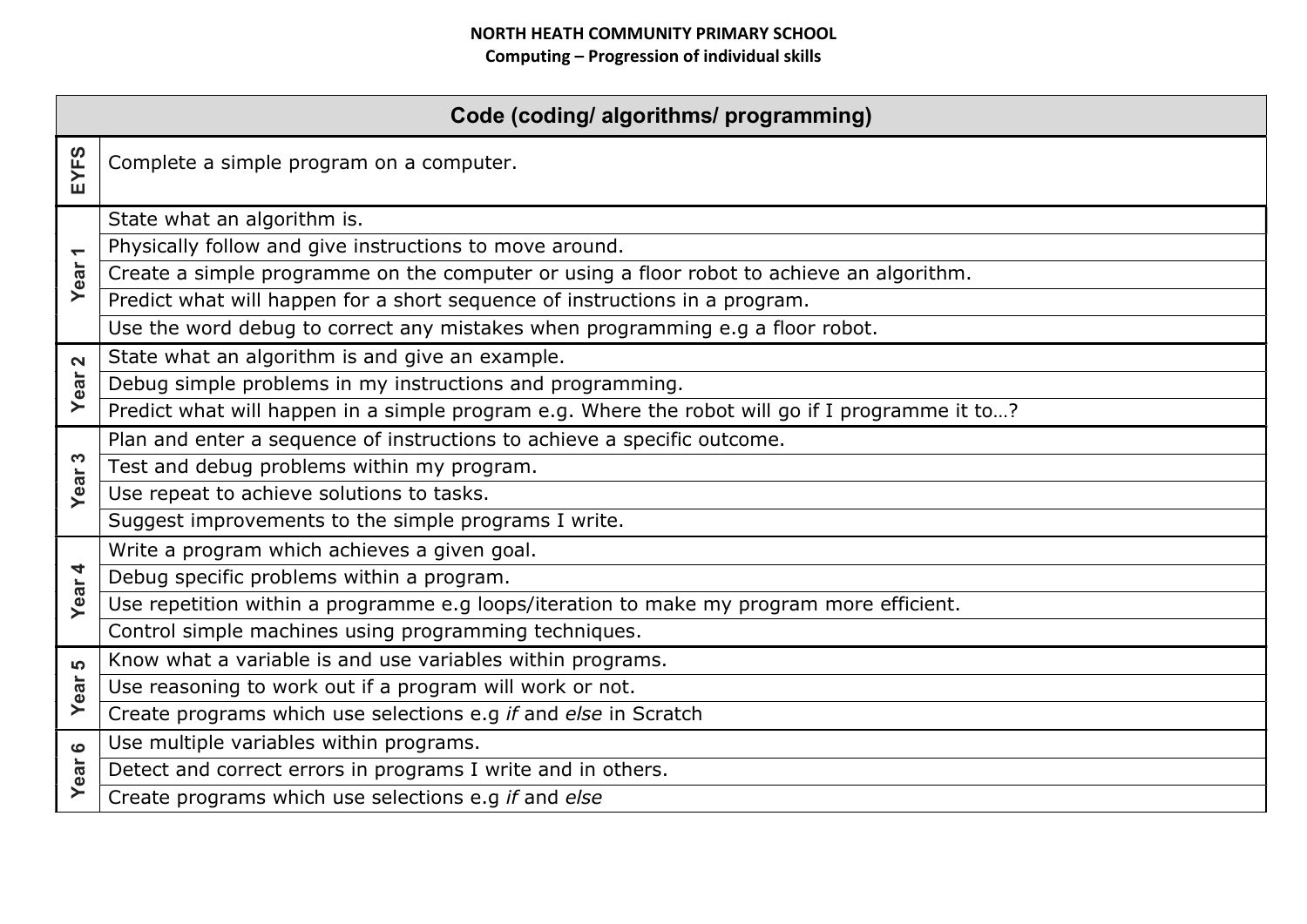| <b>Connect (internet safety)</b> |                                                                                          |  |
|----------------------------------|------------------------------------------------------------------------------------------|--|
| EYFS                             | Use technology to interact with age- appropriate software.                               |  |
|                                  | Say how to stay safe online.                                                             |  |
|                                  | Follow the school rules on how to use technology.                                        |  |
|                                  | Recognise that a range of technology is used in home and school.                         |  |
| Year <sub>1</sub>                | State how to stay safe online.                                                           |  |
|                                  | Explain how people might use information technology in school and outside of school.     |  |
| $\mathbf{\Omega}$<br>Year        | Follow the school rules on how to use a computer.                                        |  |
|                                  | Explain how to stay safe online.                                                         |  |
|                                  | Explain what I should do if I see something online which upsets me.                      |  |
|                                  | Follow the school rules on how to use a computer.                                        |  |
| က<br>Year                        | Talk about what makes a secure password and why they are important.                      |  |
|                                  | Explain how to stay safe online.                                                         |  |
|                                  | Explain what to do if I see something online which upsets me.                            |  |
|                                  | Choose and set a secure password when using a website.                                   |  |
| Year 4                           | Evaluate digital media I use and tell you how reliable it is.                            |  |
|                                  | Explain how to stay safe online.                                                         |  |
|                                  | Explain what to do if I see something online which upsets me.                            |  |
|                                  | Explain how computer networks work.                                                      |  |
| 5                                | Protect my password and other personal information                                       |  |
| Year                             | Explain the different dangers on the internet and how to stay safe while online.         |  |
|                                  | Explain what to do if I see something online which upsets me and how to report it.       |  |
| Year 6                           | Discuss the suitability and reliability of digital media                                 |  |
|                                  | Explain how computer networks work, including the internet.                              |  |
|                                  | Explain how to stay safe online and identify the risks associated with the online world. |  |
|                                  | Report an online incident if I am unhappy with something that has happened or I've seen. |  |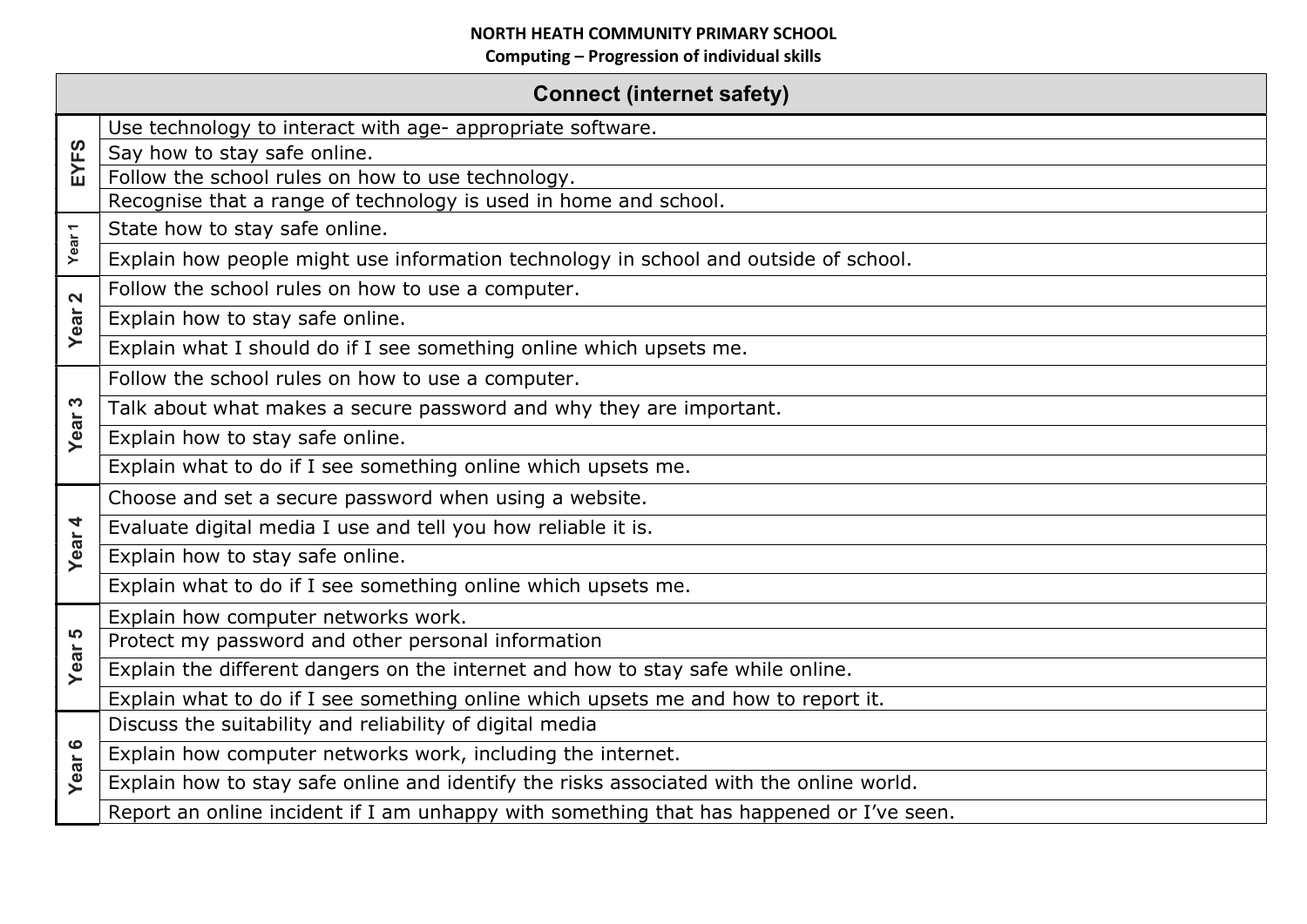| <b>Communicate (present information)</b> |                                                                                                |  |
|------------------------------------------|------------------------------------------------------------------------------------------------|--|
| EYFS                                     | Select and use technology for a purpose.                                                       |  |
| $\blacktriangledown$<br>Year             | Use technology to present work.                                                                |  |
| $\mathbf{\Omega}$<br>Year                | Use technology to change the way my work looks. E.g change the formatting.                     |  |
| က<br>Year                                | Use a variety of software and hardware to showcase work.                                       |  |
| 4<br>Year                                | Select and use a variety of different tools and software to present work in a suitable format. |  |
| <u> မ</u><br>Year                        | Combine a selection of digital tools to complete a given task.                                 |  |
|                                          | Explain how digital devices aid communication for different people.                            |  |
|                                          | Send emails with attachments.                                                                  |  |
| Year 6                                   | Combine a selection of suitable digital tools to complete a given task.                        |  |
|                                          | Explain how digital devices aid communication.                                                 |  |